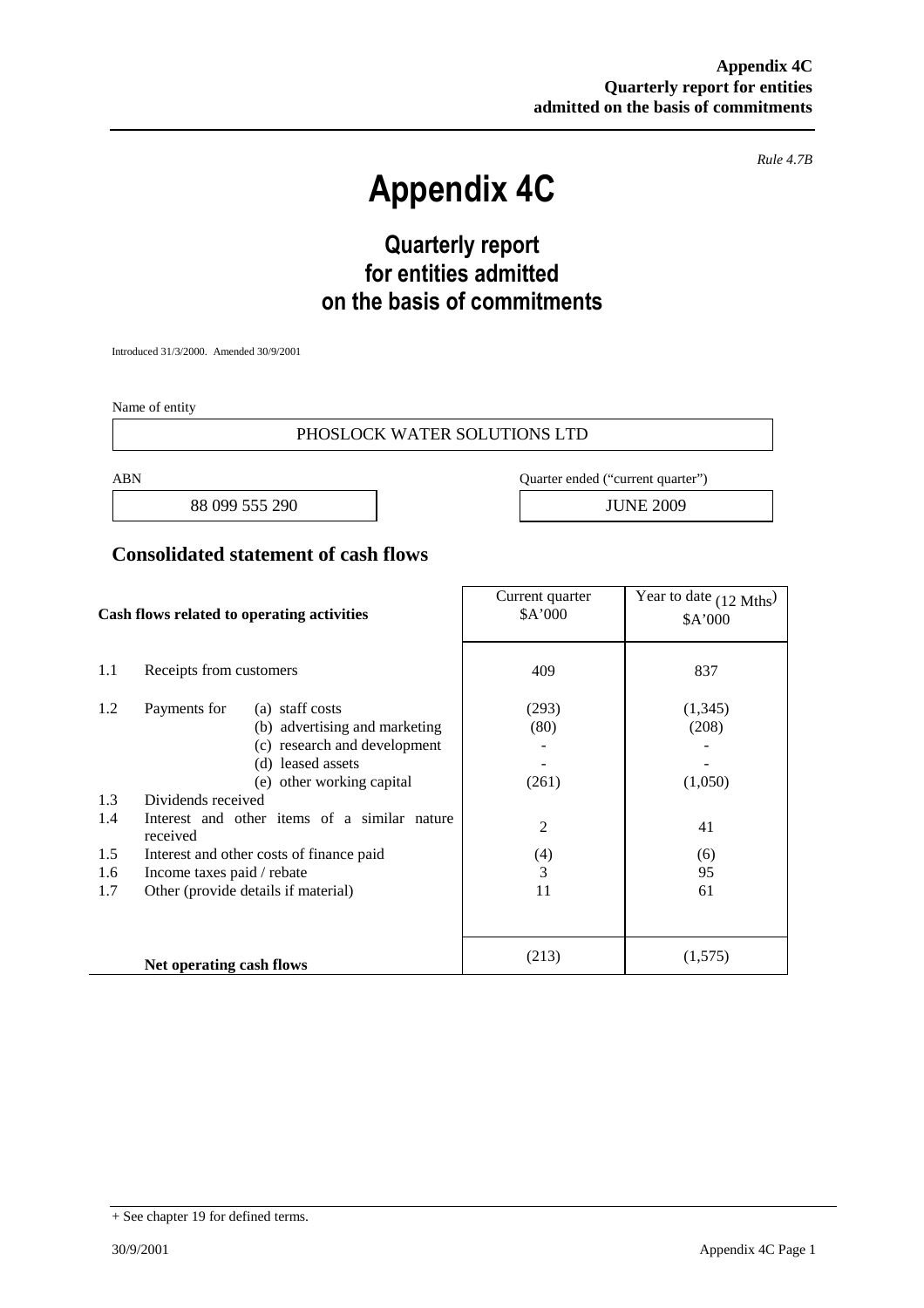|                      |                                                                                                                                                                                                                                | Current quarter<br>\$A'000 | Year to date $(9 \text{ Mths})$<br>\$A'000 |
|----------------------|--------------------------------------------------------------------------------------------------------------------------------------------------------------------------------------------------------------------------------|----------------------------|--------------------------------------------|
| 1.8                  | Net operating cash flows (carried forward)                                                                                                                                                                                     | (213)                      | (1,575)                                    |
| 1.9                  | Cash flows related to investing activities<br>Payment for acquisition of:<br>(a) businesses (item 5)<br>(b) equity investments<br>(c) intellectual property<br>(d) physical non-current assets<br>(e) other non-current assets | (21)<br>(1)                | (101)<br>(4)                               |
| 1.10                 | Proceeds from disposal of:<br>(a) businesses (item 5)<br>(b) equity investments<br>(c) intellectual property<br>(d) physical non-current assets<br>(e) other non-current assets                                                |                            | 46                                         |
| 1.11<br>1.12<br>1.13 | Loans to other entities<br>Loans repaid by other entities<br>Other (provide details if material)                                                                                                                               | (19)                       |                                            |
|                      | Net investing cash flows                                                                                                                                                                                                       | (41)                       | (59)                                       |
| 1.14                 | Total operating and investing cash flows                                                                                                                                                                                       | (254)                      | (1,634)                                    |
| 1.15<br>1.16<br>1.17 | Cash flows related to financing activities<br>Proceeds from issues of shares, options, etc.<br>Proceeds from sale of forfeited shares<br>Proceeds from borrowings                                                              | 100                        | 1,850<br>31                                |
| 1.18<br>1.19<br>1.20 | Repayment of borrowings<br>Dividends paid<br>Other - Capital raising costs                                                                                                                                                     |                            | (3)<br>(31)                                |
|                      | Net financing cash flows                                                                                                                                                                                                       | 100                        | 1,847                                      |
|                      | Net increase (decrease) in cash held                                                                                                                                                                                           | (154)                      | 213                                        |
| 1.21<br>1.22         | Cash at beginning of quarter/year to date<br>Exchange rate adjustments                                                                                                                                                         | 711<br>(30)                | 350<br>(36)                                |
| 1.23                 | Cash at end of quarter                                                                                                                                                                                                         | 527                        | 527                                        |

<sup>+</sup> See chapter 19 for defined terms.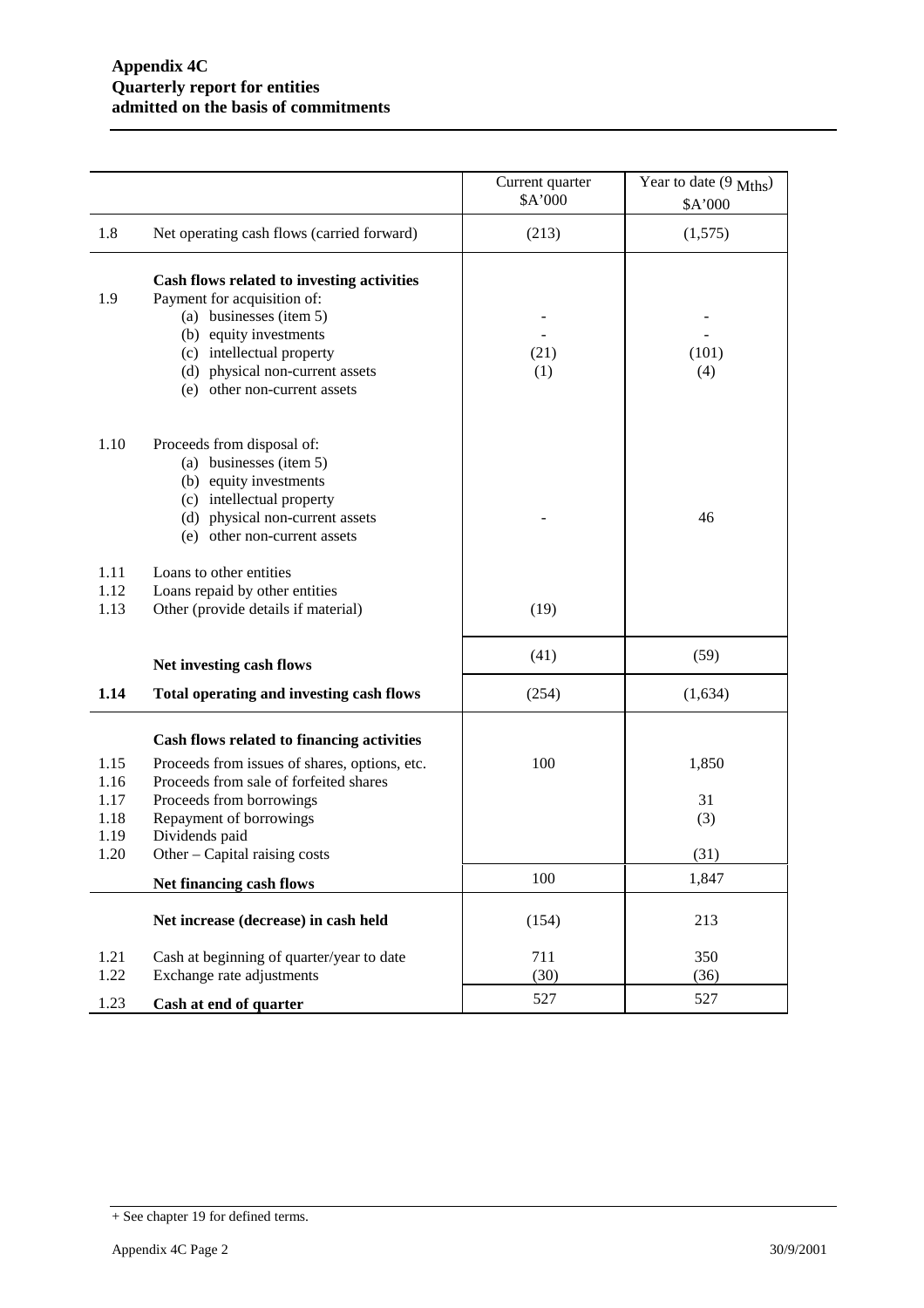## **Payments to directors of the entity and associates of the directors Payments to related entities of the entity and associates of the related entities**

|      |                                                                  | Current quarter<br>\$A'000 |
|------|------------------------------------------------------------------|----------------------------|
| 1.24 | Aggregate amount of payments to the parties included in item 1.2 | 99                         |
| 1.25 | Aggregate amount of loans to the parties included in item 1.11   | ۰                          |
|      |                                                                  |                            |

1.26 Explanation necessary for an understanding of the transactions During the period \$62,500 was paid as Executive Director salaries ,\$33,000 paid as Directors fees and \$4,000 paid as Interest.

### **Non-cash financing and investing activities**

- 2.1 Details of financing and investing transactions which have had a material effect on consolidated assets and liabilities but did not involve cash flows
- 2.2 Details of outlays made by other entities to establish or increase their share in businesses in which the reporting entity has an interest

### **Financing facilities available**

*Add notes as necessary for an understanding of the position. (See AASB 1026 paragraph 12.2).*

|              |                             | Amount available<br>\$A'000 | Amount used<br>\$A'000   |
|--------------|-----------------------------|-----------------------------|--------------------------|
| $\mathbf{R}$ | Loan facilities             | -                           | $\overline{\phantom{0}}$ |
| 32           | Credit standby arrangements |                             | -                        |

<sup>+</sup> See chapter 19 for defined terms.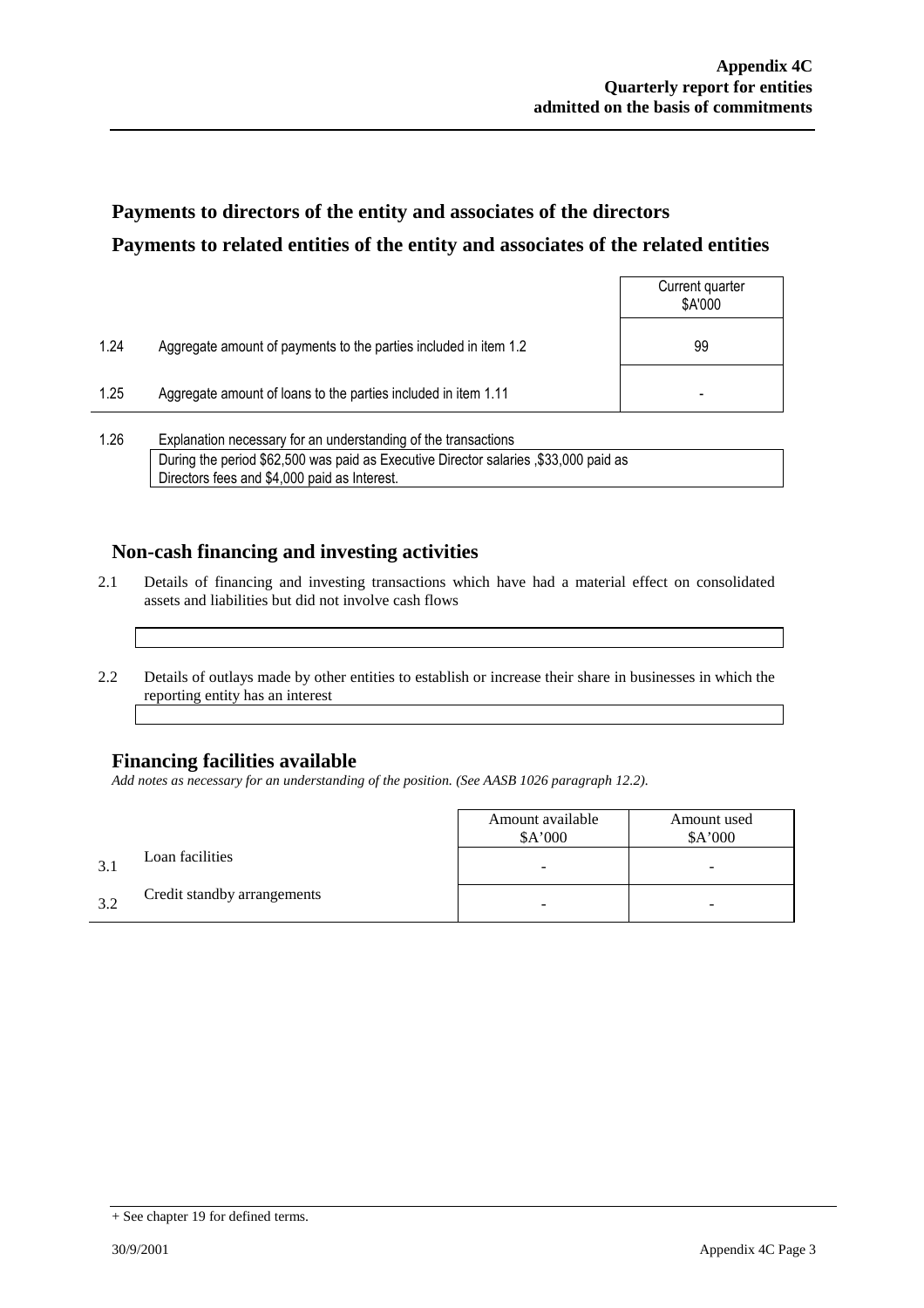### **Reconciliation of cash**

| Reconciliation of cash at the end of the quarter (as<br>shown in the consolidated statement of cash flows) to<br>the related items in the accounts is as follows. |                                                  | Current quarter<br>\$A'000 | Previous quarter<br>\$A'000 |
|-------------------------------------------------------------------------------------------------------------------------------------------------------------------|--------------------------------------------------|----------------------------|-----------------------------|
| 4.1                                                                                                                                                               | Cash on hand and at bank                         | 457                        | 658                         |
| 4.2                                                                                                                                                               | Deposits at call                                 |                            |                             |
| 4.3                                                                                                                                                               | Bank overdraft                                   |                            |                             |
| 4.4                                                                                                                                                               | Other $-$ Term deposit                           | 70                         | 53                          |
|                                                                                                                                                                   | <b>Total: cash at end of quarter</b> (item 1.23) | 527                        | 711                         |

Acquisitions and disposals of business entities

|     |                                              | Acquisitions<br>$(Item\ 1.9(a))$ | Disposals<br>$(Item\ 1.10(a))$ |
|-----|----------------------------------------------|----------------------------------|--------------------------------|
| 5.1 | Name of entity                               |                                  |                                |
| 5.2 | Place of incorporation<br>or registration    |                                  |                                |
| 5.3 | Consideration for<br>acquisition or disposal |                                  |                                |
| 5.4 | Total net assets                             |                                  |                                |
| 5.5 | Nature of business                           |                                  |                                |
|     |                                              |                                  |                                |

<sup>+</sup> See chapter 19 for defined terms.